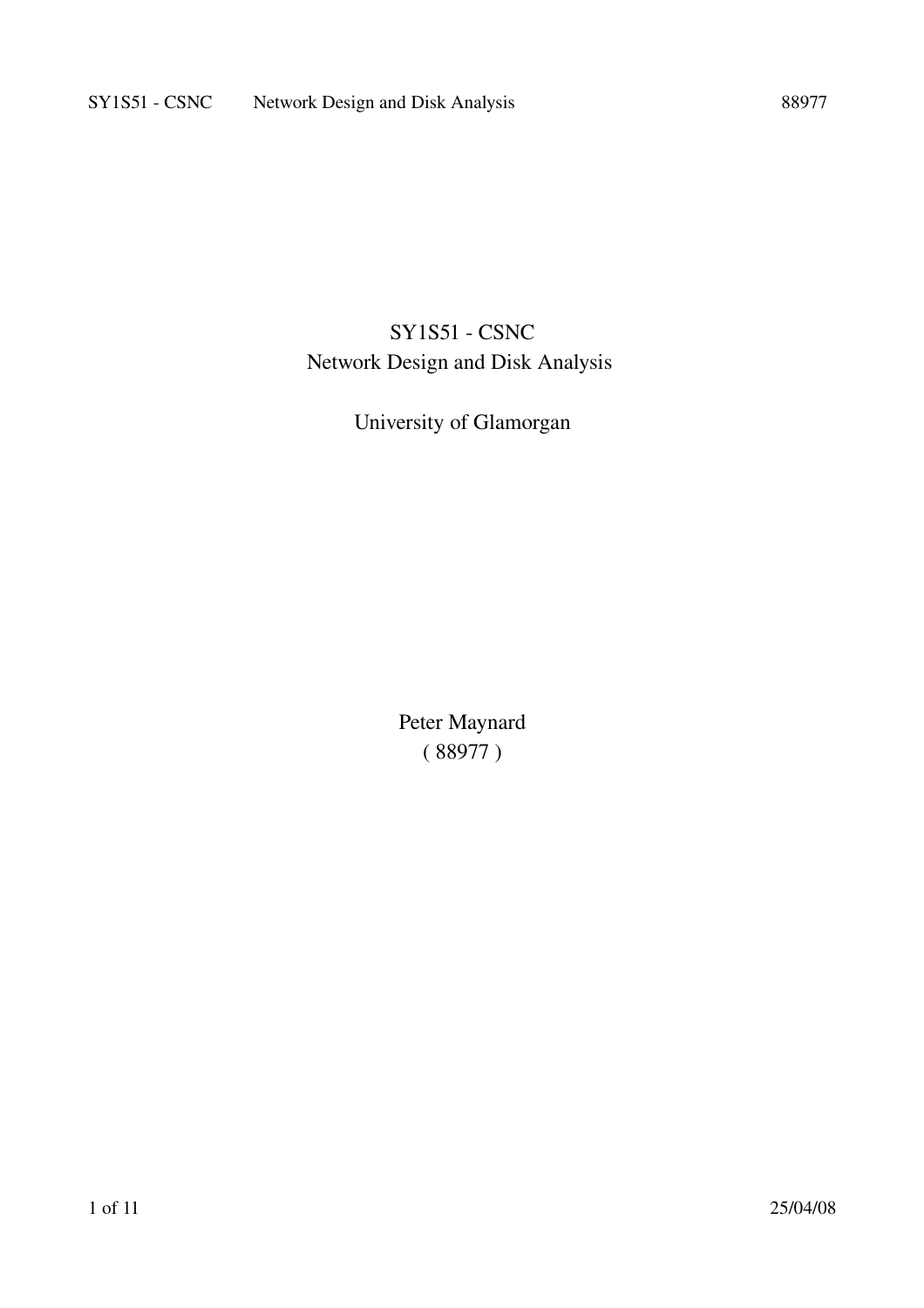# **Table of Contents**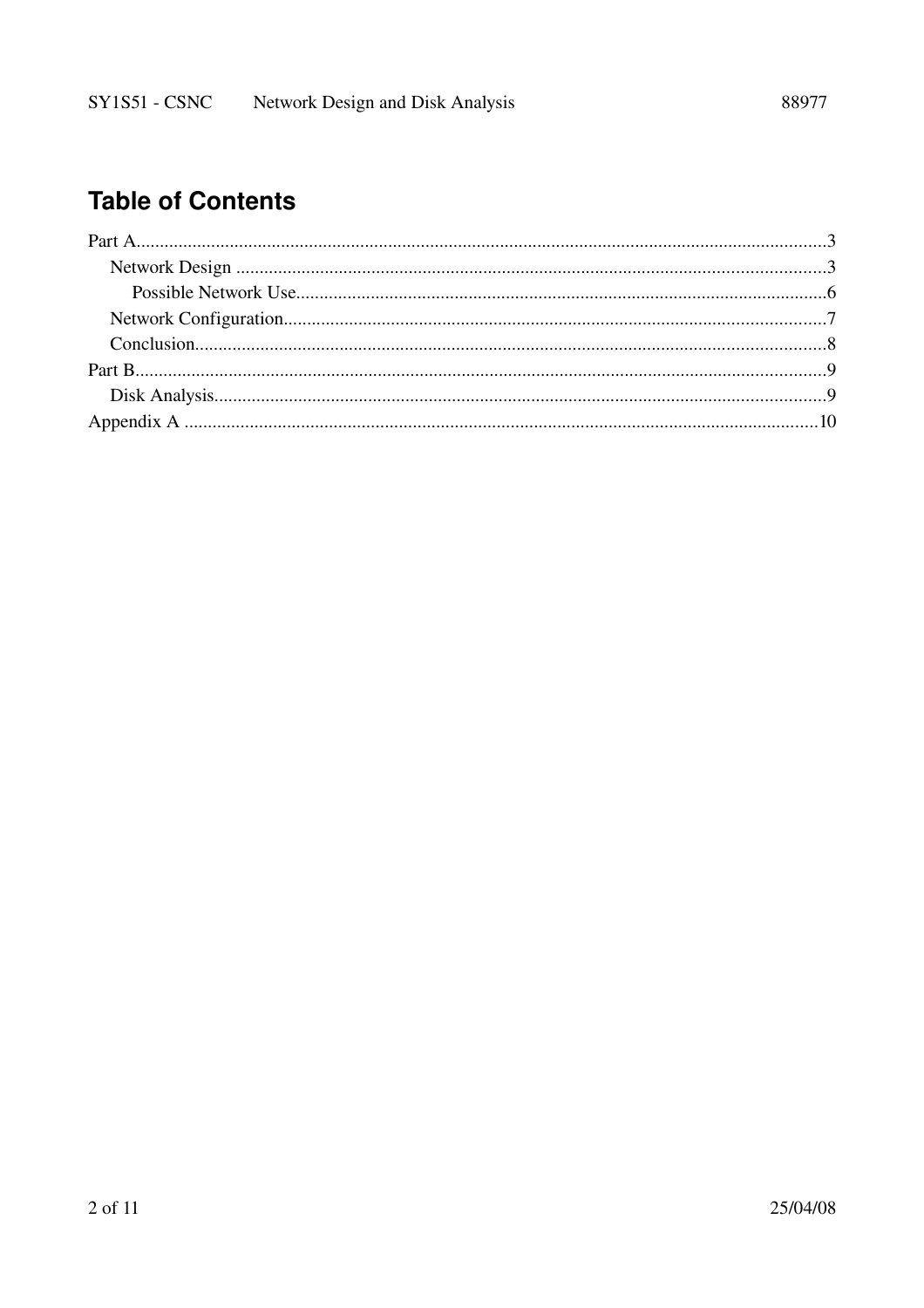### **Part A**

#### *Network Design*

The network has to be wireless. It will use the IEEE 802.11g standard. Because it uses the 802.11g it is capable of transmitting at a maximum of 54 Mbit/s. This means that it will be able to send 54 Mega bits of data over the network every second. Although that is the maximum speed, the network will very rarely be able to provide this much bandwidth. The average bandwidth speed will probably be around 19 Mbit/s. Because it is a wireless based network we will have to make sure that it is secure so that the data on the network is safe from unauthorised access. This can be done by enabling Wired Equivalent Privacy (WEP) encryption. This will encrypt all data that is sent over the network.

We will also hid the Service Set Identifier, SSID, of the wireless network so that unauthorised people will not be able to pick up the network by accident, although this will not stop someone from finding out the SSID because each time a node connects or transmits the SSID is sent in plain text. Passive sniffers can easily take advantage of this.

I have chosen "BT Total Broadband: Option 3" this will provide the network with a wireless enabled router, BT Home Hub, as well as a asymmetric broadband connection, this means that the download speeds are faster than the upload speeds. This could cause a problem for a small business that does at a lot of uploading to the internet. But for a simply home network like this the need for fast uploading speeds is low. If the landlines local exchange has been enabled to provide a decent connection then the network will be able to have speeds of 8 Mbit/s. But if the network is situated a great distance from the exchange then it may not be able to get very good speeds, for the best connection speeds you should be in around a five mile radius. I have chosen BT because they are the most reliable in my area.

There are three types of networks. These are Server-based (Client-Server), Peer (Peer-to-Peer) and Hybrid. After looking over the advantages and disadvantages I have decided to use Hybrid. See Appendix A for the advantages and disadvantages of the different types. A hybrid network has all three types of network operating on them. So this means that there is a server which will provide things like printing and backup and there will be a peer to peer network where all of the nodes share disk space and resources.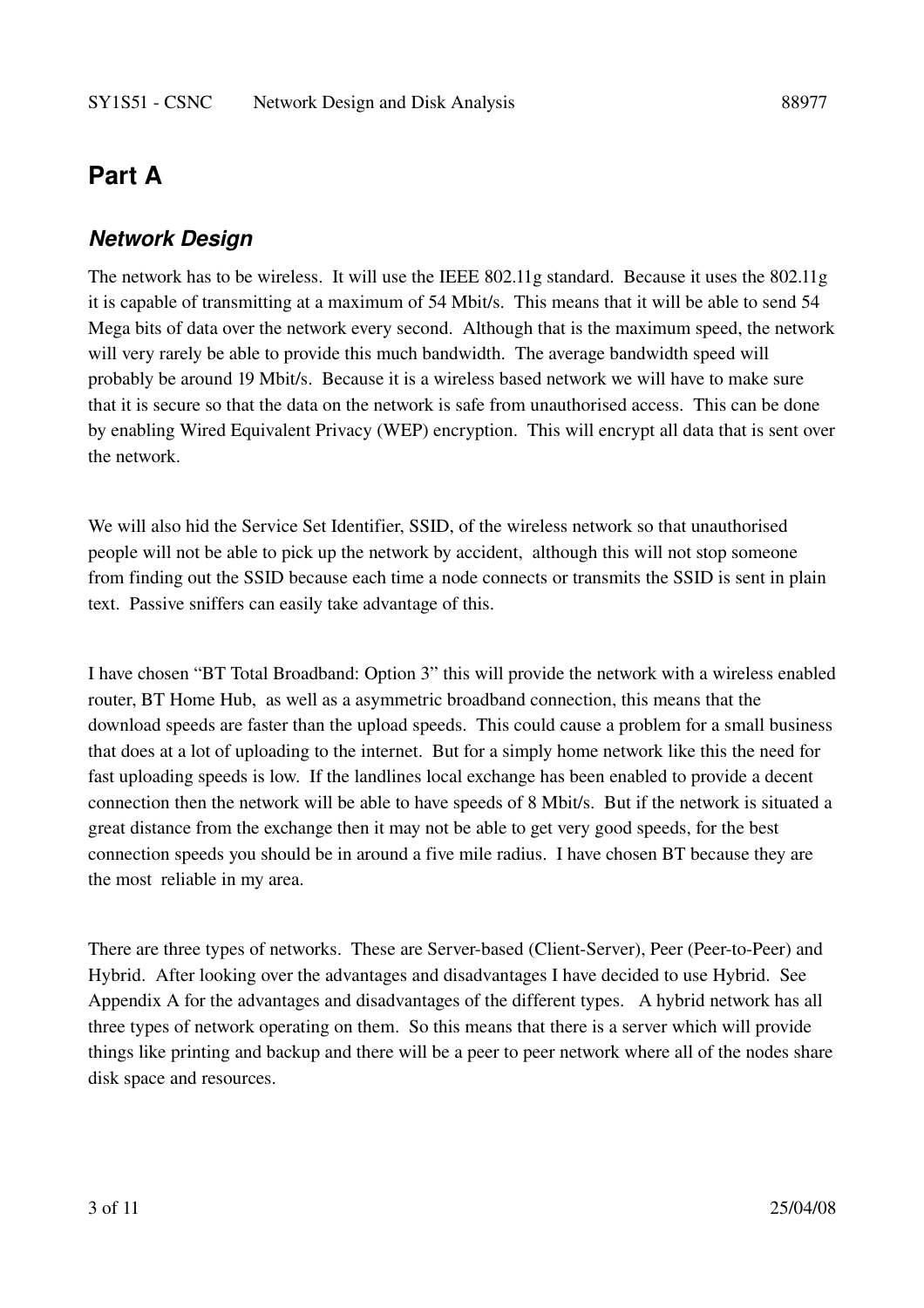

*Diagram 1: Basic Network Design*

As you can see in diagram 1 the network will be based on a Star topology. This is where all the nodes are connected to one device in the middle of the network. There are five primary topologies which are Bus, Star, Ring, Mesh and Hybrid. See appendix A for more of the advantages and disadvantages of the different types.

The network will use TCP/IP ( Transmission Control Protocol / Internet Protocol) to communicate with each node. To enable computers to communicate, they must be able to identify and locate each other. This is done by using IP addresses, e.g 212.219.112.19. A computer can be connected to more than one network, by having more than one address (and network interface card). The IP addressing system is Layer 3 of the OSI model, see Appendix A for more information about the OSI layers.

The way that computers are assign an address is in two ways:

- 1. Static Manually assigned by the system administrator
- 2. Automatic Automatically assigned by the Dynamic host configuration protocol (DHCP)

Because this is going to be a non-public network we will be using private IP addresses, and this will be a relativity small network it will use the Class C (see appendix A for more information about the different classes) internal Address Range which can be from 192.168.0.0 to 192.168.225.225. This means that we will only be able to have 253 nodes connected unless we change to a Class B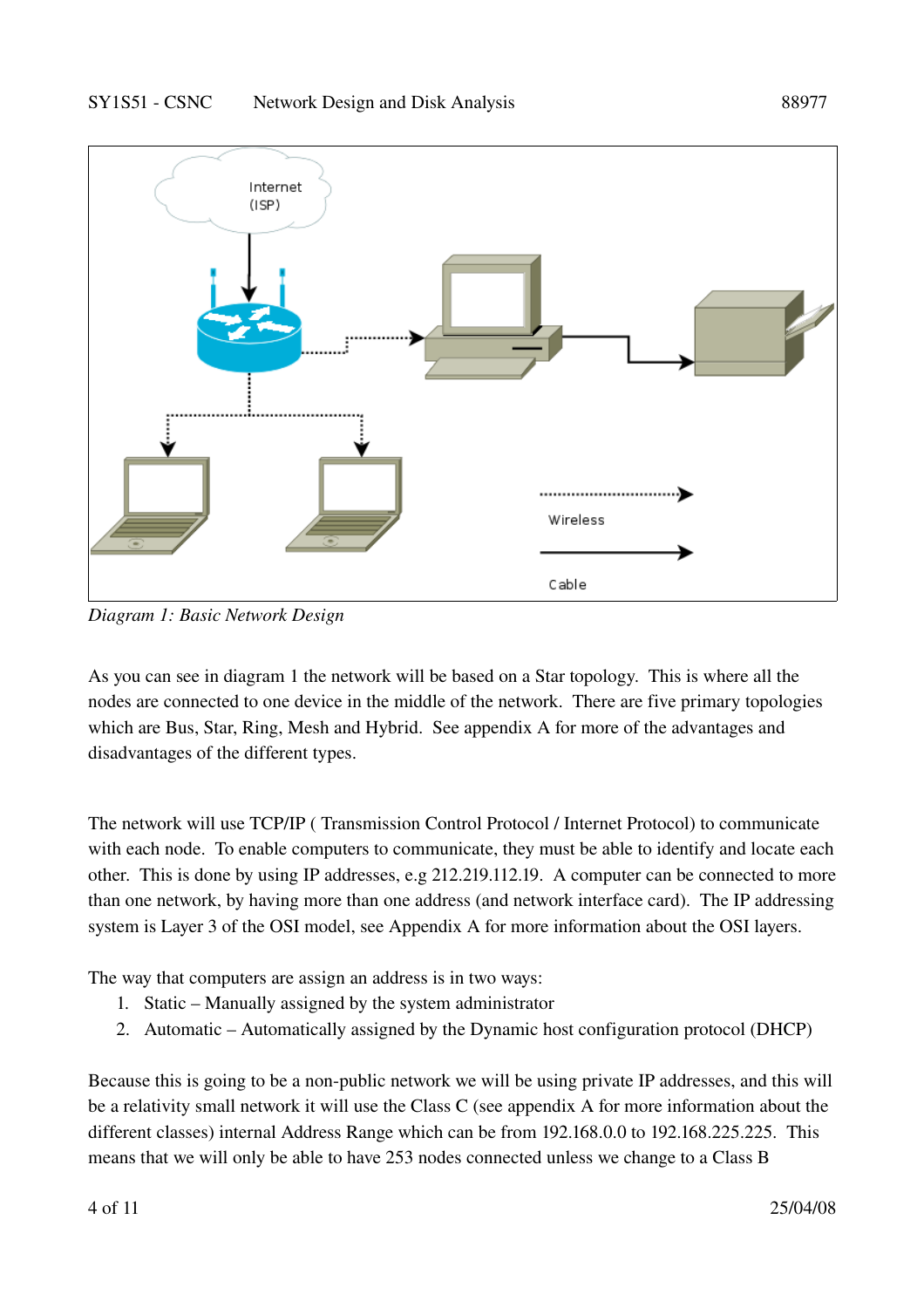#### SY1S51 - CSNC Network Design and Disk Analysis 88977

network.

Each of the computers have to have a Network Interface Card (NIC). This can be a wired Ethernet NIC or a wireless NIC. As you can see from Diagram 1 there will be one desktop connected to a printer. The Network is designed for two laptops but it will be able to support more. All of the computers will be wireless connected. Because it is a star network they are all connected to one point in the middle, the router. A router provides layer 3 (OSI model) network connectivity, meaning that the router will assign an IP address to each node on the network.

The main reason for choosing a router is that it will be able to automatically work out if there is a new computer connected to the network and assign it with an IP address. The router is also an ADSL modem which means that it will be able to provide all the nodes connected to it with a connection to the internet. This has a firewall built into it so that only specific ports will be open to the public, any one that is not inside the network, this will stop a malicious person from attacking the computers inside the network. The router has a wifi transmitter and receiver built in which removes the need to use a extra wi-fi transmitter, unless we want to make the range of the wireless network bigger.

The desktop computer will be the main server. It will provide the other nodes with a place to store data, it will also act as a web server, proxy server and application server. It could also be used as a dedicated games server. This requirement to provide many different services means the system will have to have a high specification.

The operating system that will be used on the server will be Ubuntu Linux 7.10 Desktop Edition. Software that will be installed on it will be Apache (Web Server) and Squid (Proxy Server). The other services are already installed on the distribution. These are things like CUPS (Print Server) and samba (file server).

The reasons for the print and file server is to enable other computers, nodes, on the network to print to the printer and to share files in a client server manner with the desktop computer. Apache enable the server to act as a web server, which will serve web pages to nodes that request them from it, this could be used as a local place for users to develop web sites. Squid will enable the system to cache items from other servers to speed up access to web sites, this could be used for authorised users to connect from a public hotspot and securely use the internet.

The other clients that will be on the network will also use Ubuntu 7.10. The main reasons for this is that Linux is much more secure and reliable compared to Microsoft Windows. By using Linux there is no risk of a network virus. The laptops will have a built in wireless network interface card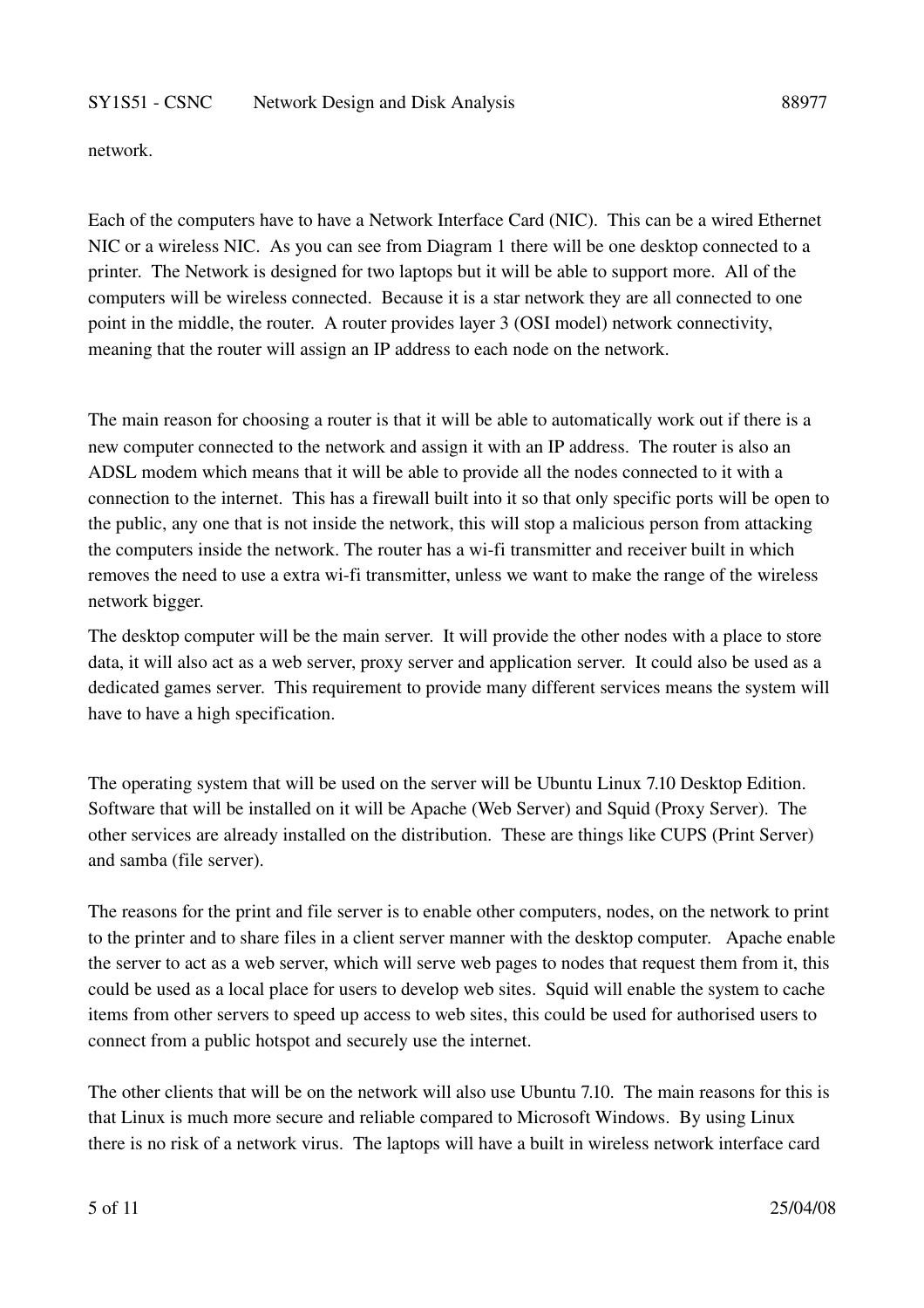which they will use to connect to the network. If the user wanted to add a laptop to the network that does not have built in NIC then they would have to buy a Personal Computer Memory Card International Association (PCMCIA) wireless network interface card, see appendix A for more information.

#### **Possible Network Use**

There are lots of uses for a network of computers. Here are some that are specific to this network.

- Each node connection to the internet
- Peer-to-Peer data storage
- Client-Server data storage
- Ability to share expensive equipment such as printers, plotters etc
- Web Server
- Application Server
- Proxy Server
- local/Internet Network Games
- $\bullet$  Share music

This network would be useful for users that may want to develop internet applications that use many different server side technologies, without having to pay for the extras that a web host might provide. [Needs More]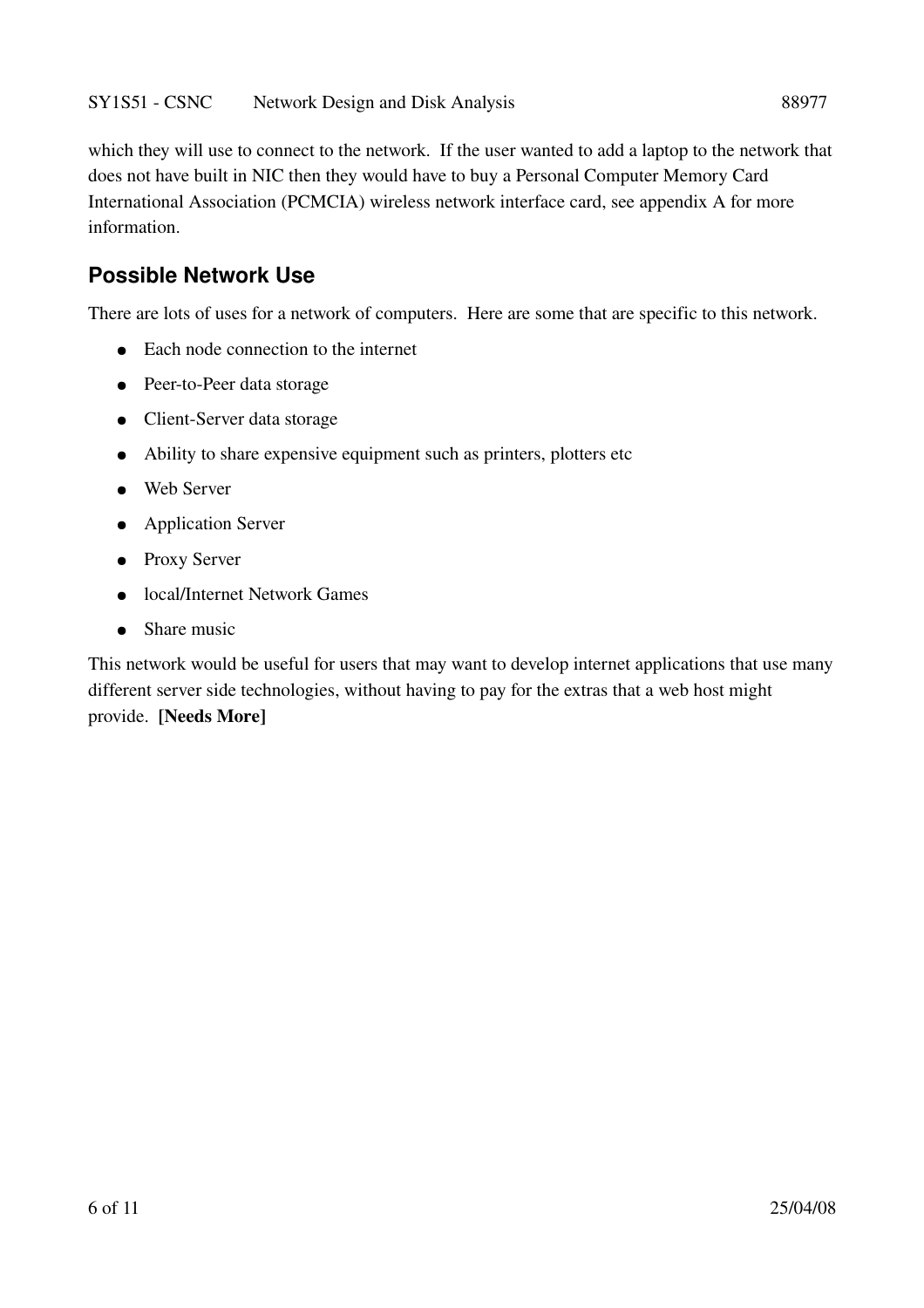#### *Network Configuration*

Because the network will be using a class C IP addressing system the IP address for all computers on the network will range from 192.168.1.2 – 192.168.1.253. The IP address 192.168.1.1 will be used for the Router., and will have the name 'main-router'. If the network was to have another router a suggestion for that name could be 'secondary-router' and have an IP address of 192.168.1.254.

Internet  $(ISP)$ 192.168.1.2 main-server01 192.168.1.1 main-router ........................ Wireless 192.168.1.4 192.168.1.3 Cable laptop-02 laptop-01 All nodes have a subnet mask of 255.255.255.0

Here is a network Diagram showing the naming system.

*Diagram 2: Network Design showing IP address and naming scheme*

The desktop computer will be configured to use a static IP address of 192.168.1.2. The other two laptops will automatically assigned by the router using DCHP. The naming system will be specific for each computer e.g a laptop will be 'laptop-92'. The number will be the number of the laptop, we have two laptops, they will be called 01 and 02, so there names are laptop-01, laptop-02. The desktop which will provide the network with some services will be called 'main-server01'

The Desktop, Router and Printer could be in the same room. This would mean that if the network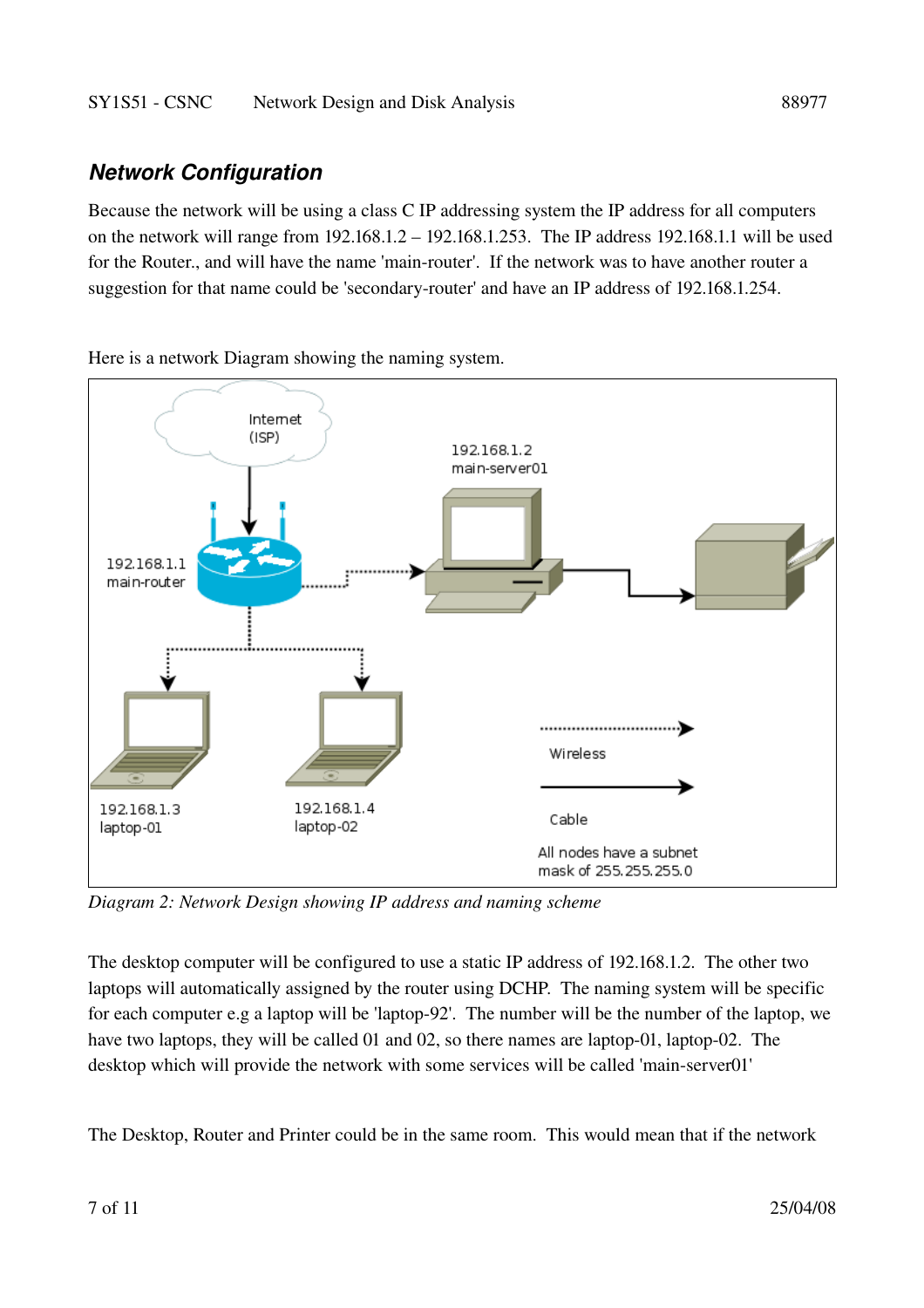needs some maintenance all the equipment will be in the same room, it would also mean that the server would have a stronger connection to the network, as the further away from the router the weaker the signal becomes.

#### *Conclusion*

Below is a table that shows some of the advantages and disadvantages of having a wireless based network compared with a completely cabled network.

| <b>Advantages</b>                  | <b>Disadvantages</b>                                             |
|------------------------------------|------------------------------------------------------------------|
| Easy and quick to set up           | Slower bandwidth speeds                                          |
| Not hard to make fairly secure     | Not as secure as wired                                           |
| Easy to add new nodes              | Anyone can connect                                               |
| Less equipment required so cheaper | Not as reliable as wired                                         |
| Easy to move computers around      | If you have thick walls you might not be able to<br>get a signal |

Because of the way that wireless network in done there is not much way of stopping other people from connecting to your network. Where as if you where using a wired network only people with physical access to the network equipment would be able to connect to the network. Some of the advantages of using a wireless network rather than a wired network is that it is possible for computers to run in ad-hoc mode where they are able to communicate with each other without any extra equipment, apart from a wireless network interface card. By using ad-hoc you are able to create a very cheap network that can support many computers but with out any extra equipment, such as routers and server.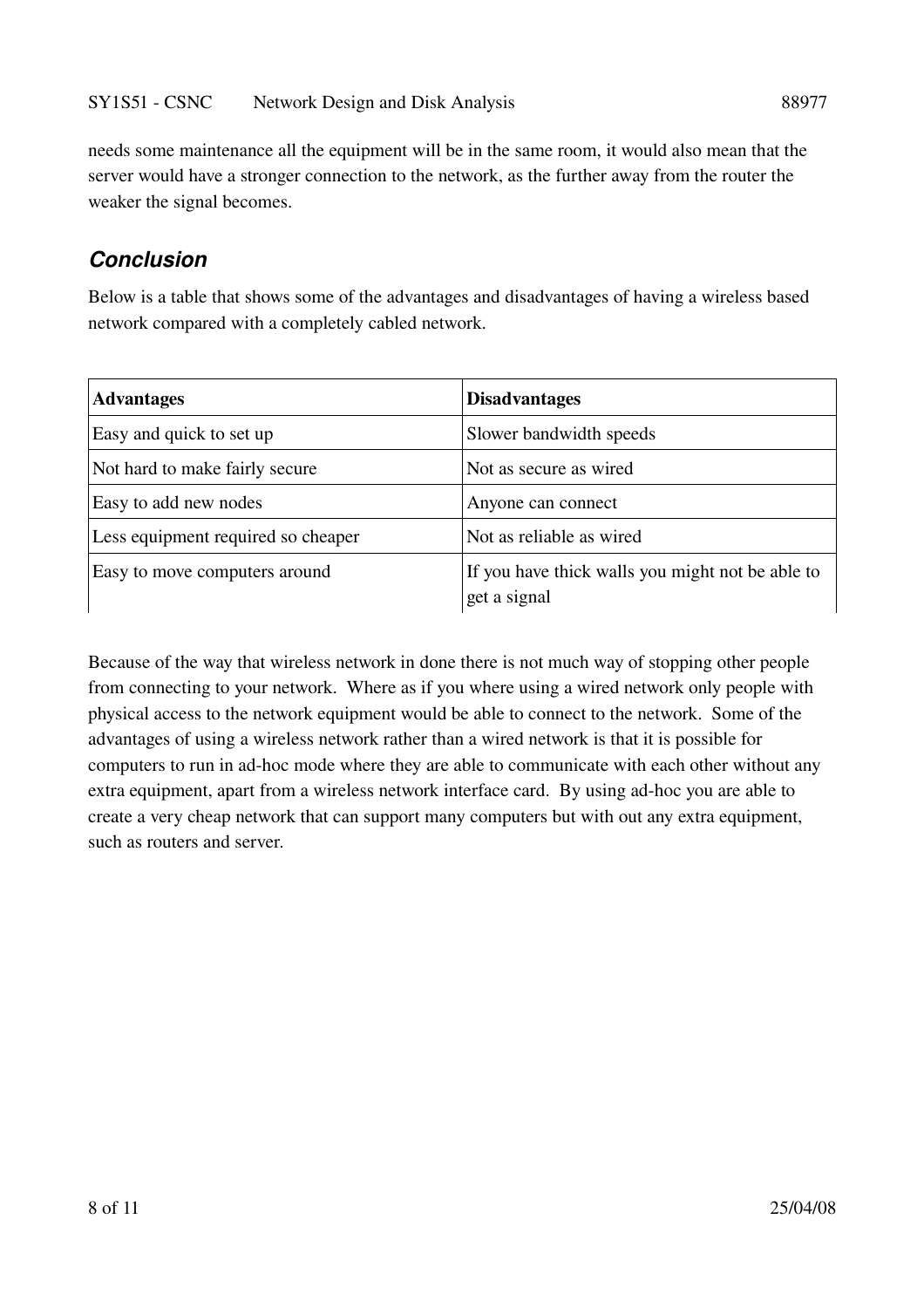## **Part B**

## *Directory Encoding*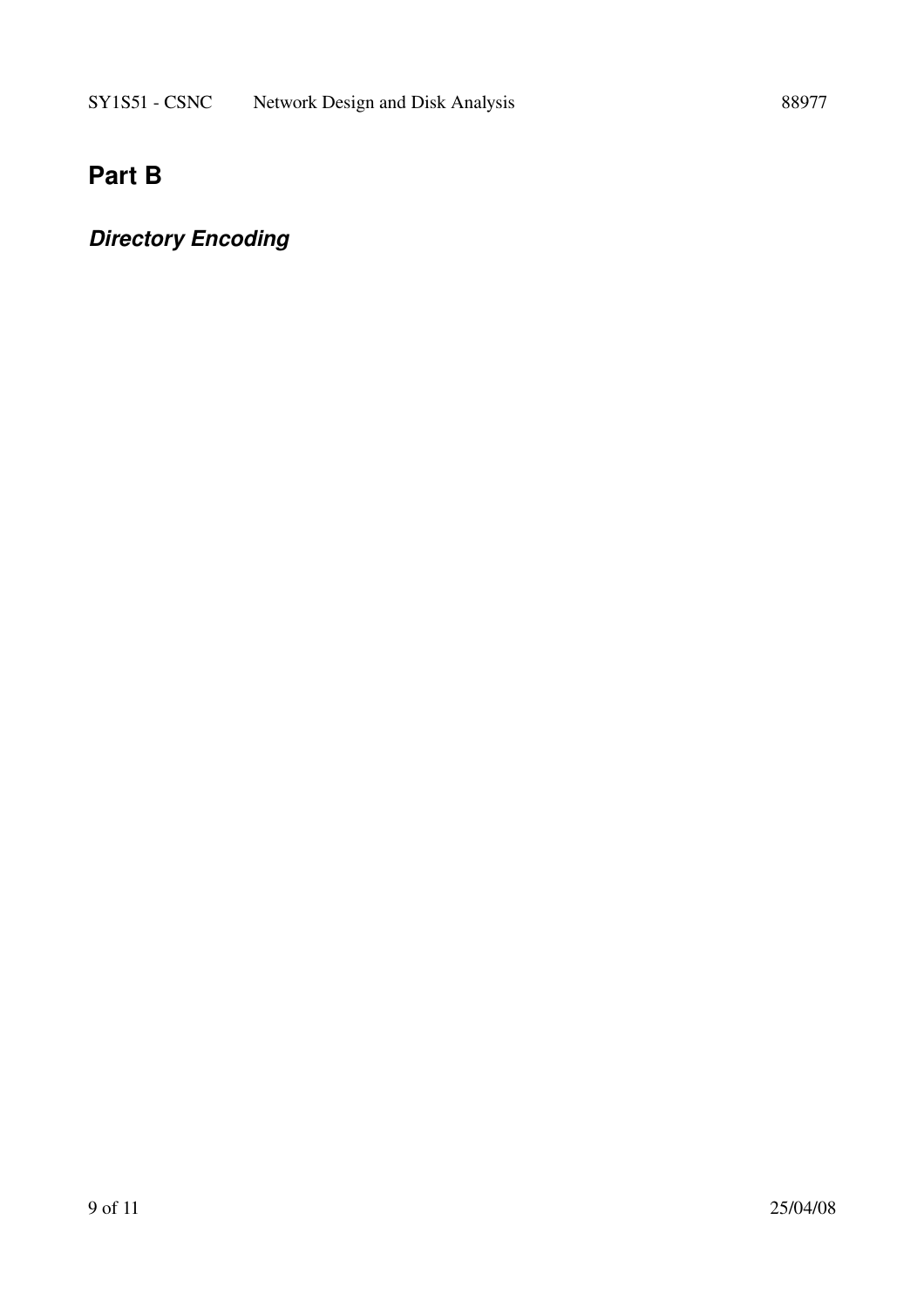## *FAT Operations*